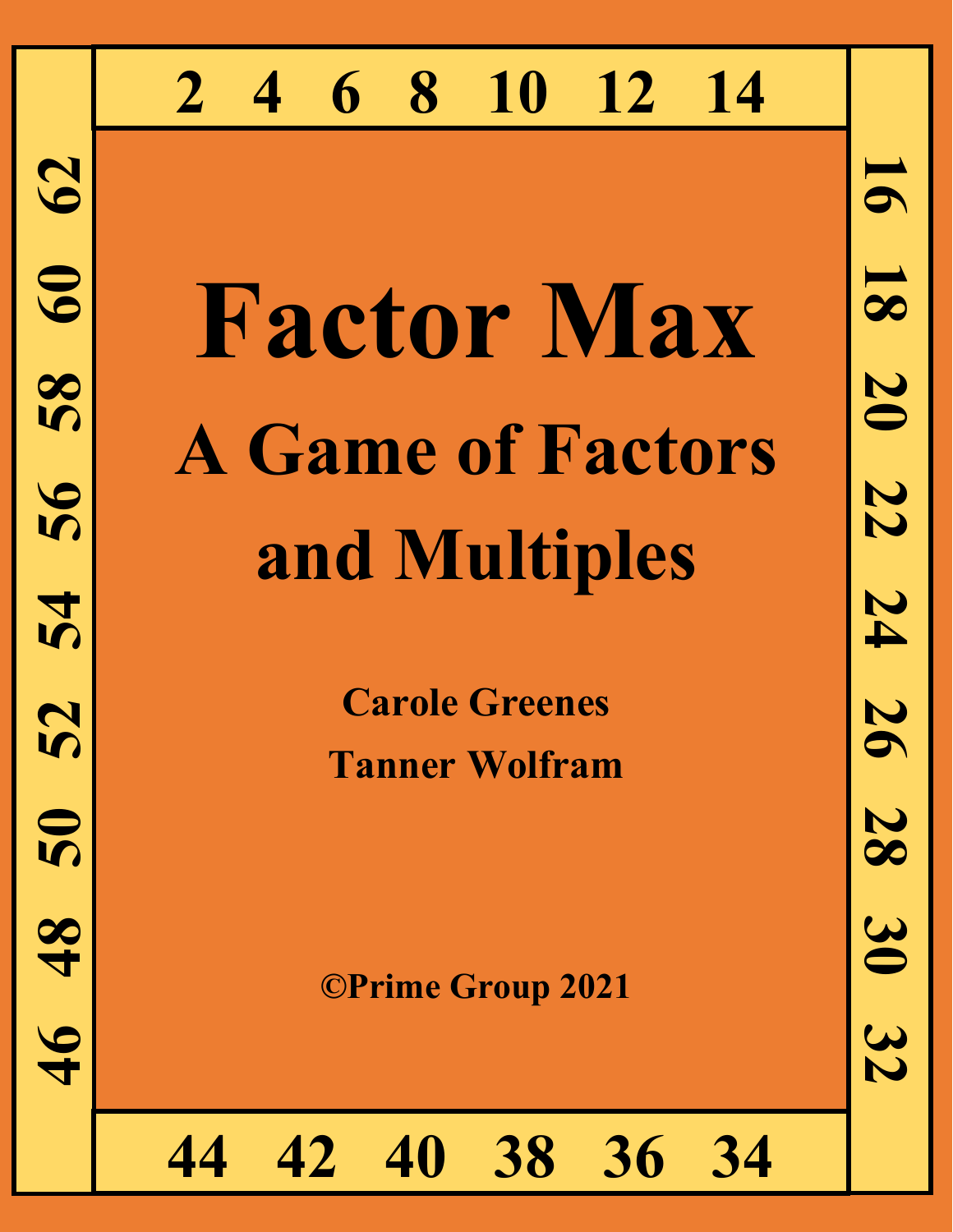# **Also produced by the Prime Group**

*Alge-Grid: What's the a? Pattern Grid-unLocks Play It Positively or Negatively!*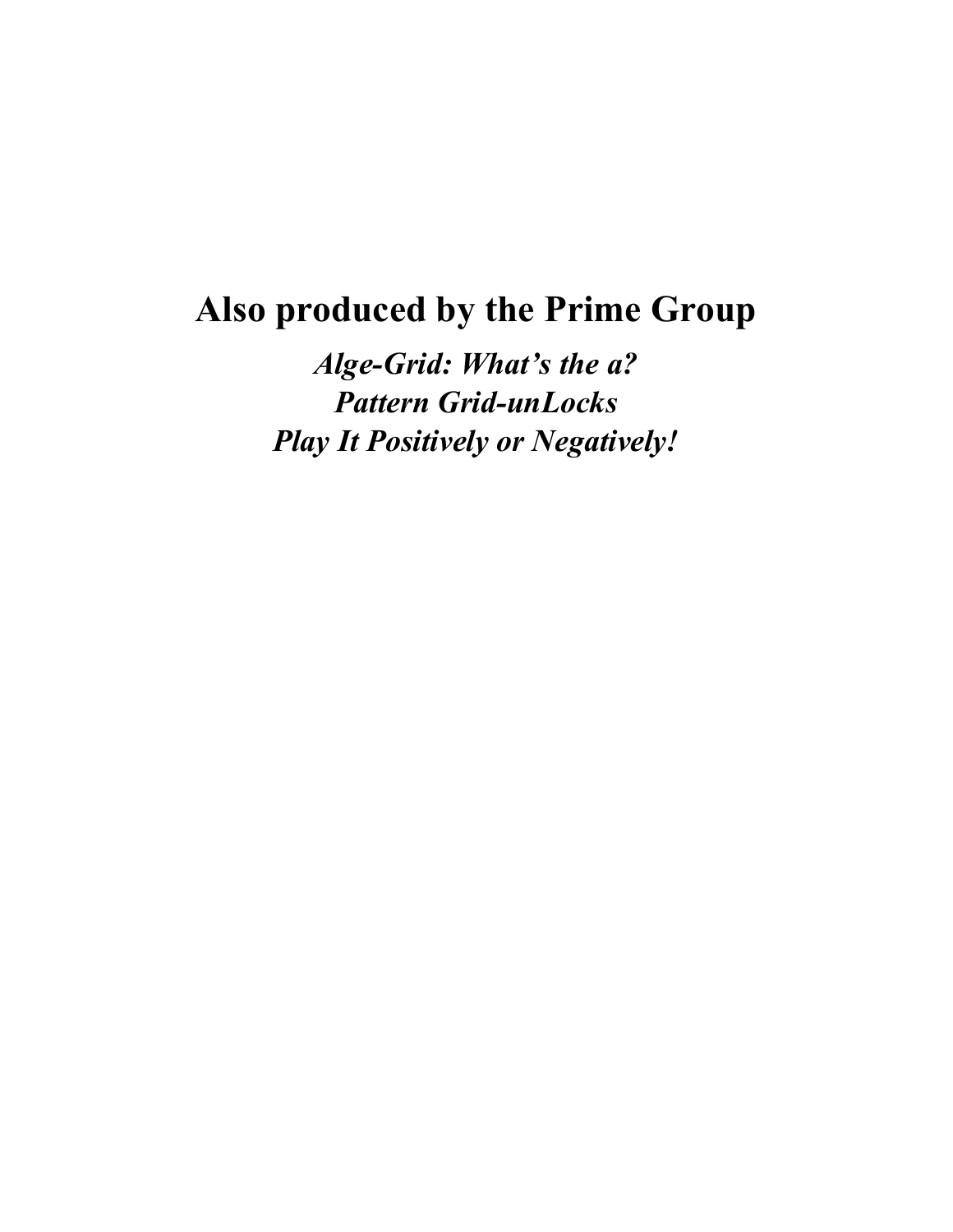## **Author Bios**



**Carole Greenes**, Ed.D. is Professor Emerita, Mathematics Education at Arizona State University. While at ASU, she served as Associate Vice President for STEM Education, Dean of the School of Educational Innovation and Teacher Preparation, Director of the Practice Research and Innovation in Mathematics Education (PRIME) Center, Director of the Vertically Integrated Projects program that provides research experiences for undergraduate students, and Professor of Mathematics Education in the Ira A. Fulton Schools of Engineering, the College of Liberal Arts and Sciences, and the Mary Lou Fulton Teachers College. Currently, she directs the PRIME Group that develops books of challenge problems and games for students, grades  $K - 12$ , and authors Carole's Corner for the Center for Mathematics and Teaching, Inc. in California. Carole is author of more than 350 books for

students, PreK-12 and college, and teachers; 81 articles; six mathematical musicals; and two histories of mathematics in story and song. She served as editor of the Arizona Association of Teachers of Mathematics journal, *OnCore*, and author of the online monthly free *MATHgazine Senior* (grades 8-12), *MATHgazine Junior* (grades 5-8), *MATHgazine Elementary* (grades 3-5) and *MATHgazine Primary* (grades K-2). In 2003, Greenes was inducted into the Massachusetts Mathematics Educators' Hall of Fame. In 2011, she received the NCSM Ross Taylor/Glenn Gilbert National Leadership Award in Mathematics Education. In 2016, she received the Copper Apple Award for Leadership in Mathematics in Arizona, and in 2018 she received the National Council of Teachers of Mathematics Lifetime Achievement Award.



**Tanner Wolfram** is a graduate, Summa cum Laude, from Barrett, The Honors College at Arizona State University. He holds a major in Physics and minors in both Spanish and Chinese. Tanner is co-author of *Factor Max A game of factors and multiples*, *Play It Positively or Negatively!*, *Pattern Grid-unLocks, Alge-Grid: What's the a?* puzzle books, and senior author of the *Facasumi Puzzle Book*. From Spring 2016 to Fall 2020, Tanner served as Senior Project Assistant in the Practice, Research, and Innovation in Mathematics Education (PRIME) Center at ASU and is now co-Director of the PRIME Group. During his time with the PRIME Center, Tanner assisted with the NSF-funded App Maker Pro (AMP) project, edited and contributed to eight *MATHadazzle Puzzle Books*, co-authored six articles

published by the Arizona Association of Teachers of Mathematics, and co-edited two free monthly online *MATHgazines.* He also co-edited the Fall and Spring (2019, 2020) issues of *OnCore*, the journal of the Arizona Association of Teachers of Mathematics (AATM).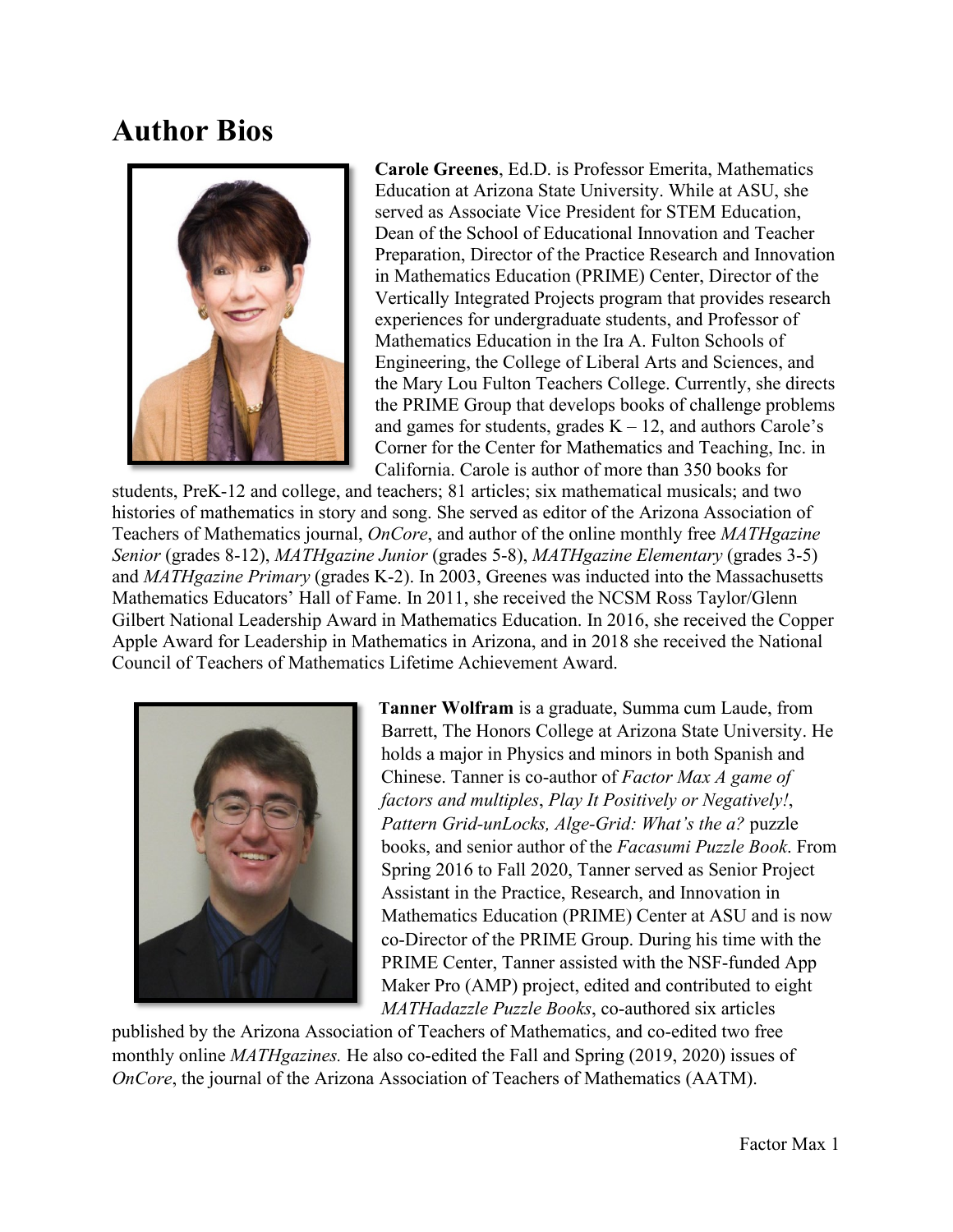# **Table of Contents:**

| <b>Section</b>                                 | Page |
|------------------------------------------------|------|
| <b>Author Bios</b>                             |      |
| <b>Game Description and Required Materials</b> | 3    |
| <b>Game Play</b>                               |      |
| <b>Sample Game</b>                             | 5    |
| <b>Game Boards</b>                             | 6    |
| <b>Score Sheet</b>                             | 12   |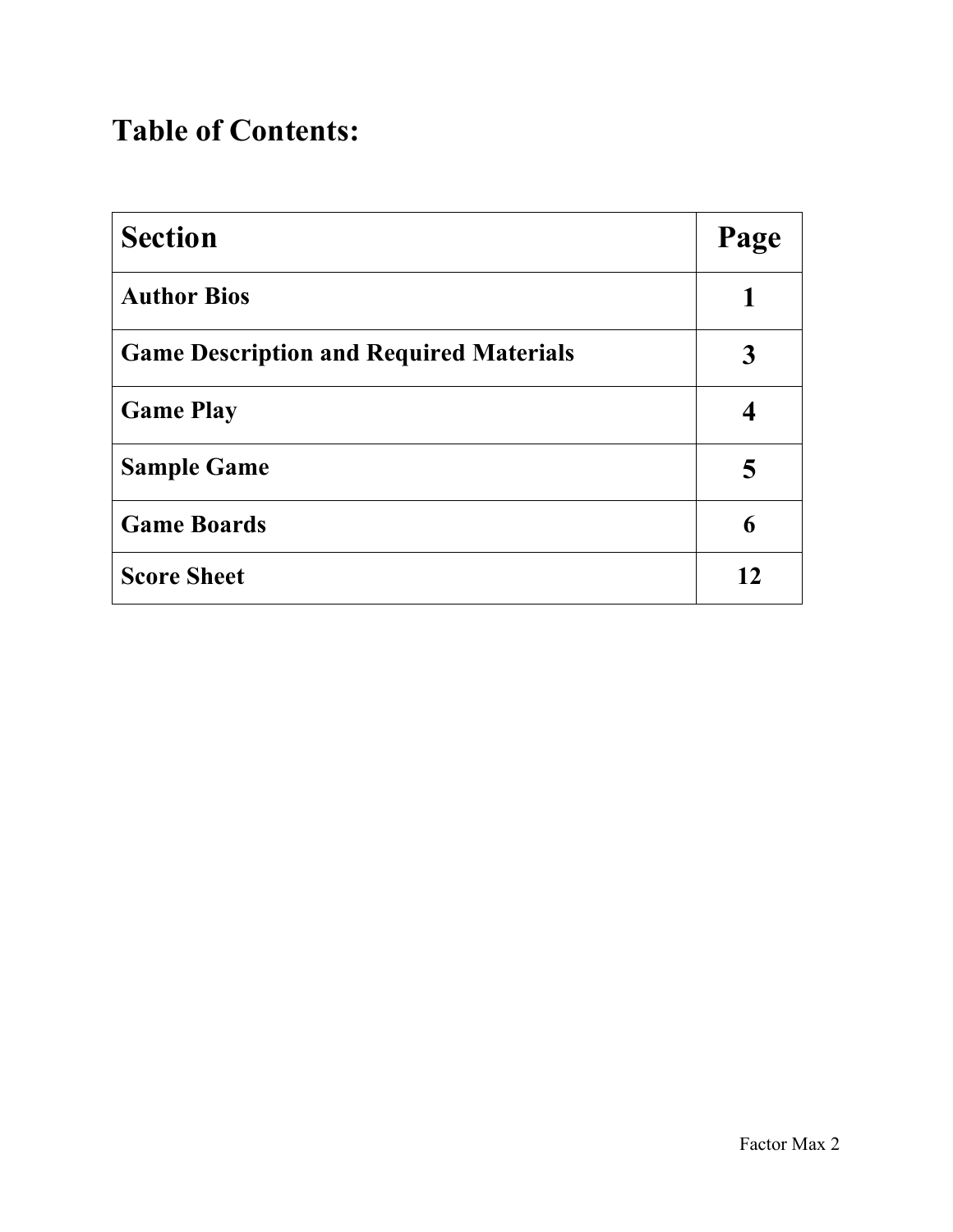#### **Factor Max: A game of factors and multiples**

#### **Object of the Game**

- Create expressions using addition, subtraction, multiplication, division, or exponentiation.
- Identify factors and multiples of multi-digit numbers.

#### **Group Size**

• 2, 3 or 4 players

#### **Materials Required**

- 3 standard dice
- 5-by-5 Playing Board with 25 squares and a two-digit number recorded in the middle of the board (middle of row 3 and column 3). Six Numbered Playing Boards are included. These may be duplicated for use. (Note: Other Boards may be developed by the players.)
	- o The 24 Board
	- o The 30 Board
	- o The 36 Board
	- o The 40 Board
	- o The 42 Board
	- o The 48 Board

• Score Sheet to include Board Number, players' names, points gained from each recorded number, and total scores.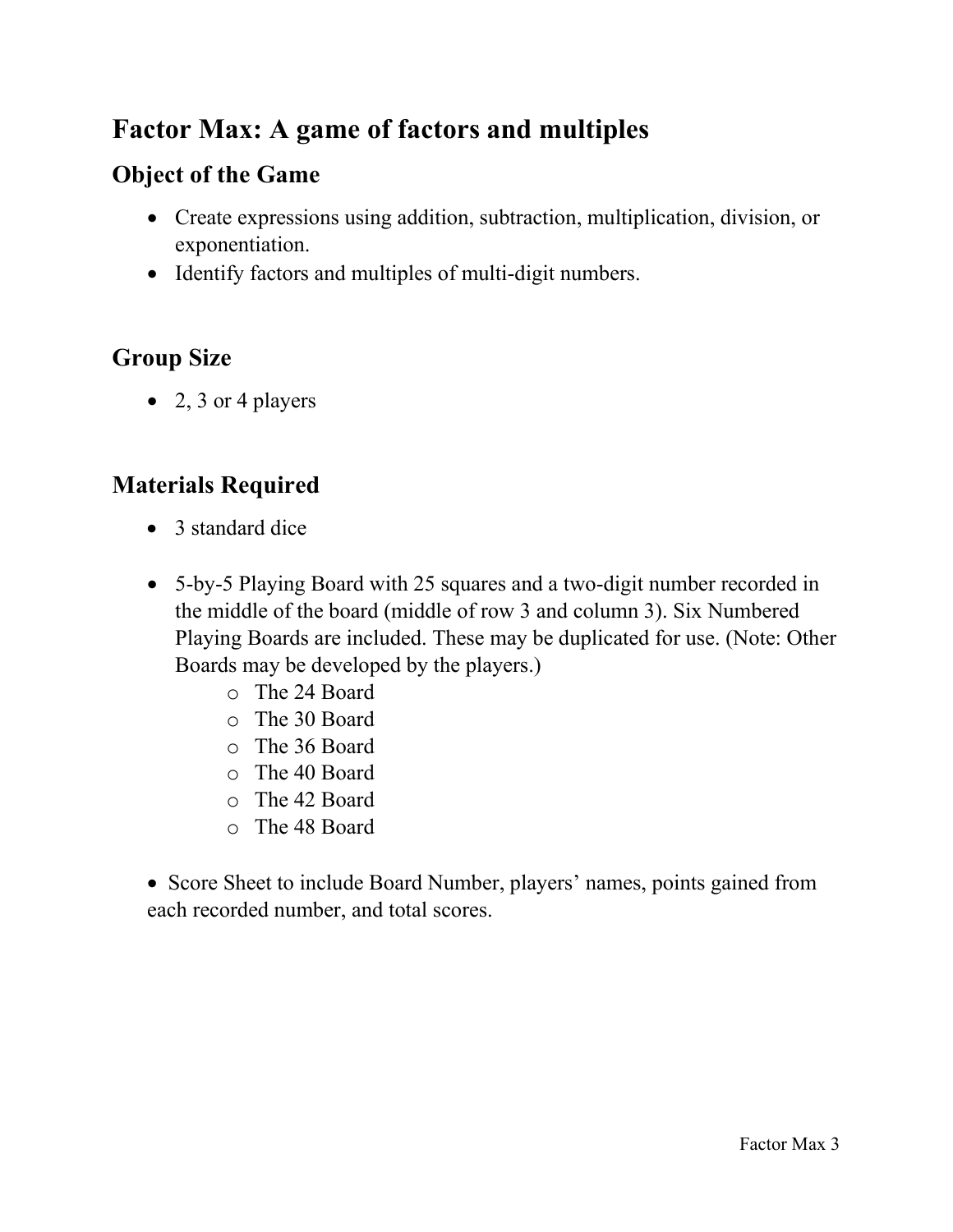#### **Game Play**

- Each player, in turn, rolls all three dice. The player with the least sum plays first.
- First player rolls all three dice. That player uses all three dice to create a multiple or a factor of the number on the game board. The player describes the process for computing the factor or multiple, and records that number in a square adjacent, either horizontally, vertically, or diagonally, to the center number.
- Play passes to the player to the right of the first player.
- The next player rolls the dice, attempts to create a factor or multiple of any number on the board, and records that number in a square adjacent to its factor or multiple.
	- o NOTE: Next players keep in mind that any number recorded must be a factor or multiple of every adjacent number.
	- o NOTE: **No number can be repeated!**
- If a factor or multiple of a recorded number cannot be created, the player may record any number computed in a square that is open and NOT ADJACENT to any recorded numbers.
- When a player rolls the dice and is unable to produce a number that has not been recorded, and there are no spaces free to record the number, the game is over.

#### **Helpful info: Zero is a multiple of all numbers. One is a factor of all numbers.**

#### **Scoring**

- When a number is recorded on the board, one point is scored for each adjacent factor or multiple.
- The player scores zero points for any number recorded on the board that is not adjacent to any other number.
- At the end of the game, the player with the highest score is the winner.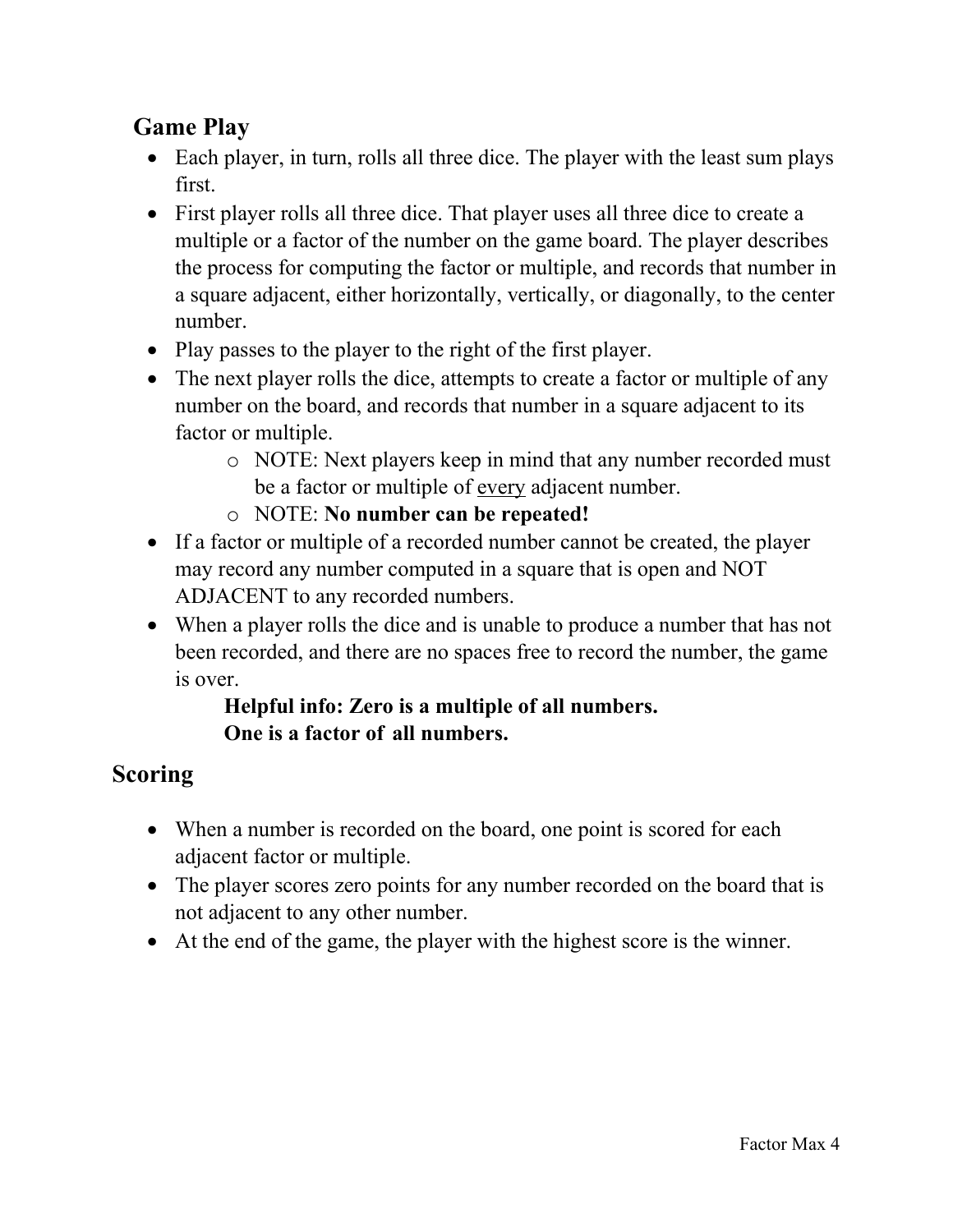#### **Sample Game on The 36 Board with two players: First three moves**

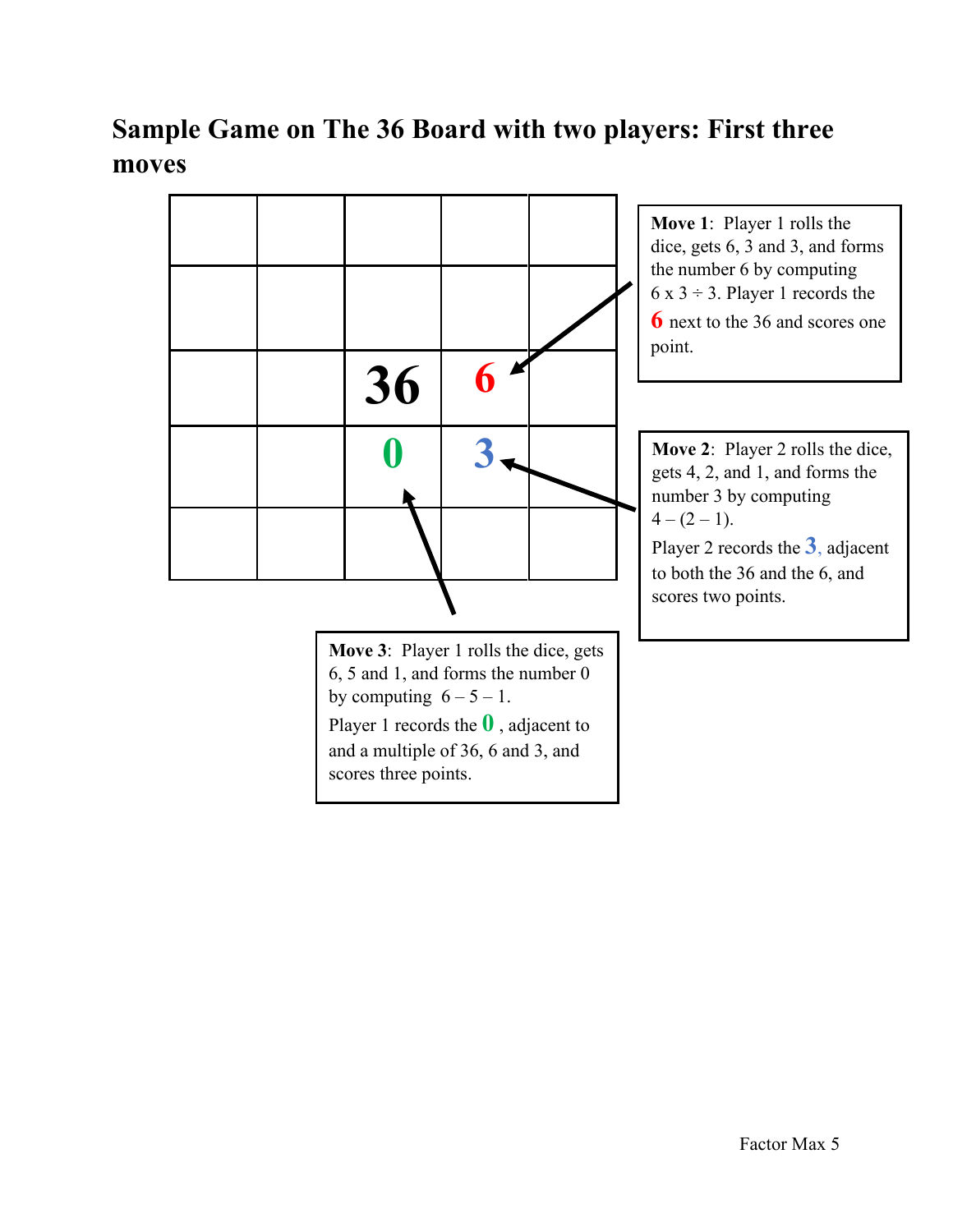# **The 24 Board**

|  | 24 |  |
|--|----|--|
|  |    |  |
|  |    |  |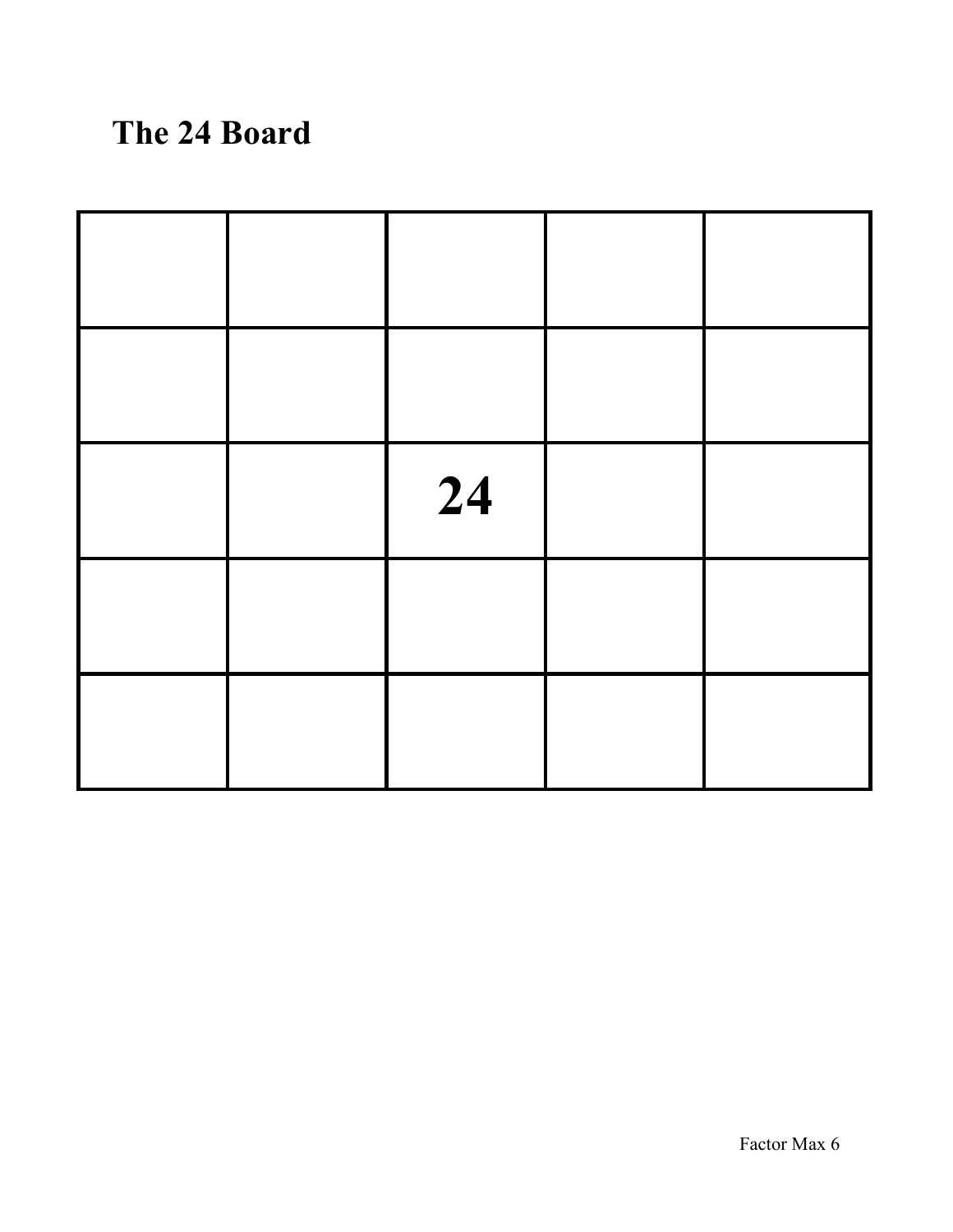# **The 30 Board**

|  | 30 |  |
|--|----|--|
|  |    |  |
|  |    |  |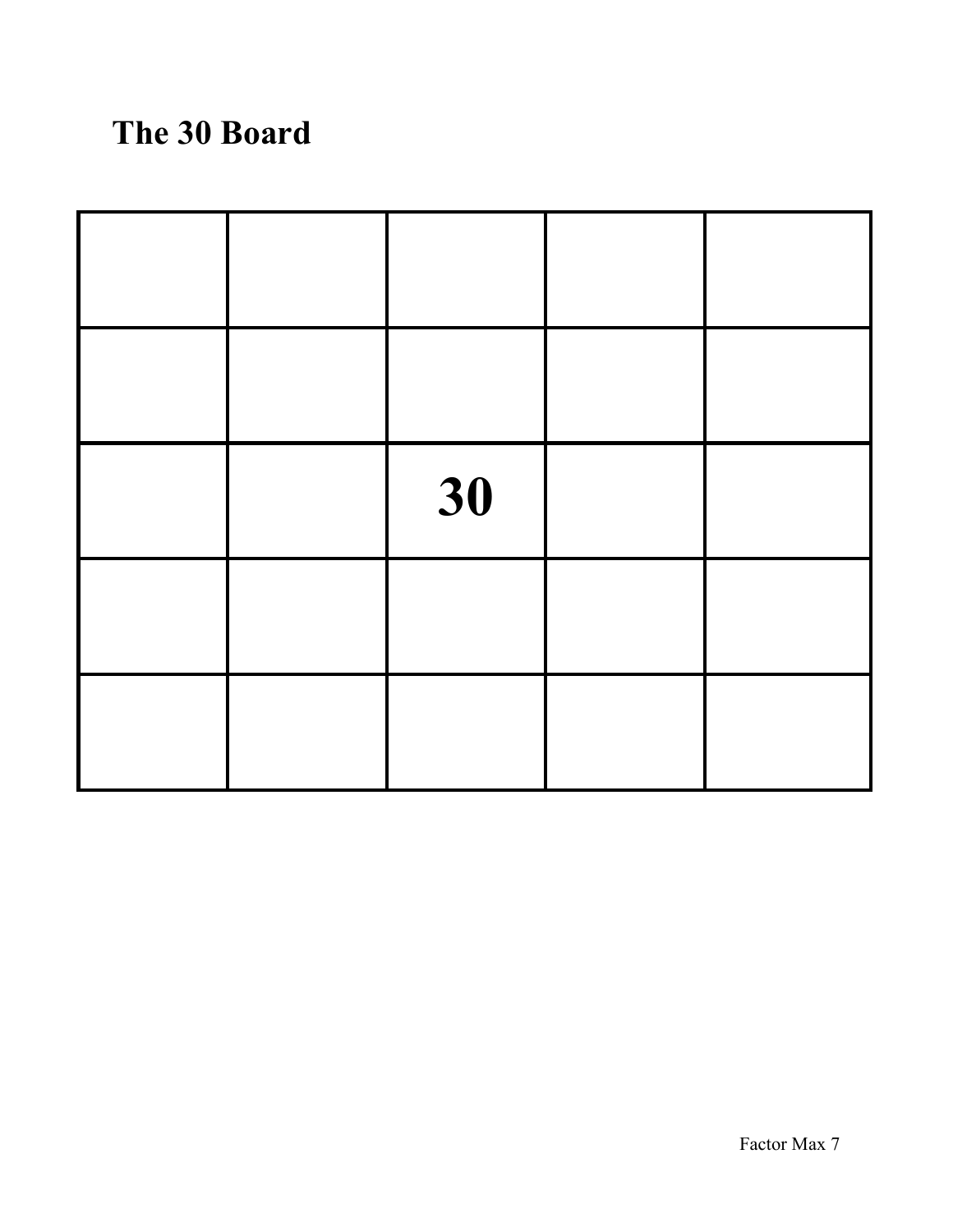# **The 36 Board**

|  | 36 |  |
|--|----|--|
|  |    |  |
|  |    |  |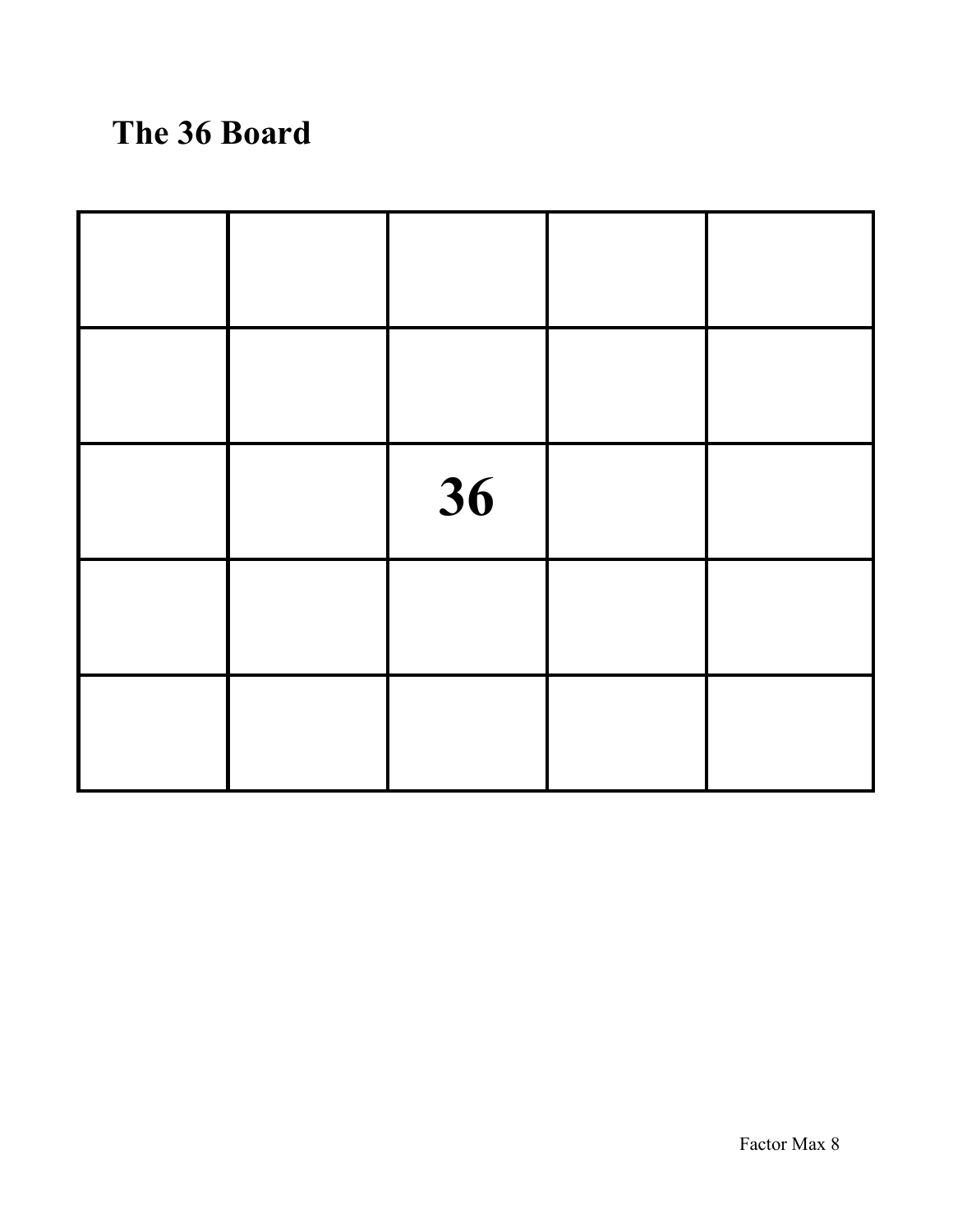# **The 40 Board**

|  | 40 |  |
|--|----|--|
|  |    |  |
|  |    |  |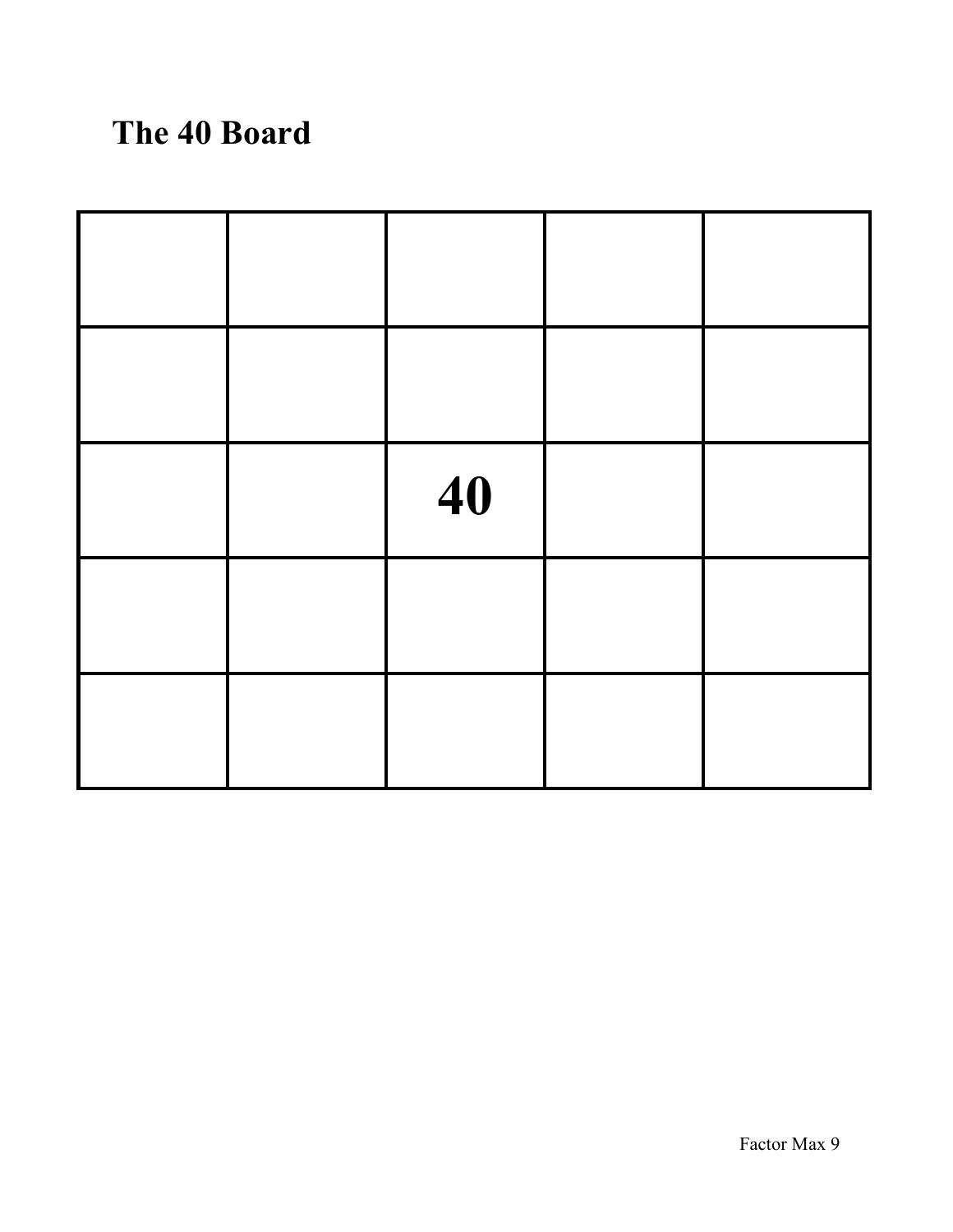# **The 42 Board**

|  | 42 |  |
|--|----|--|
|  |    |  |
|  |    |  |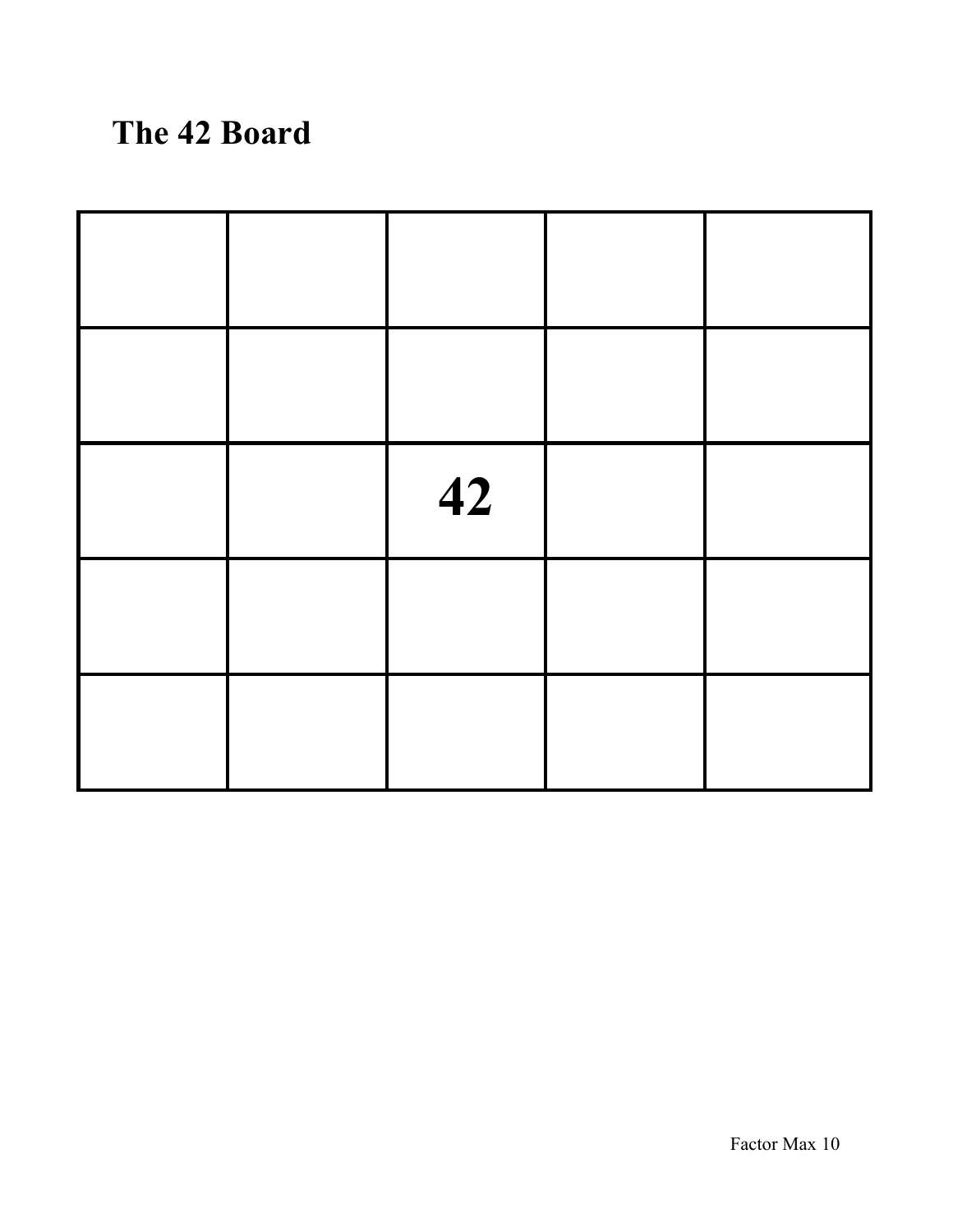# **The 48 Board**

|  | 48 |  |
|--|----|--|
|  |    |  |
|  |    |  |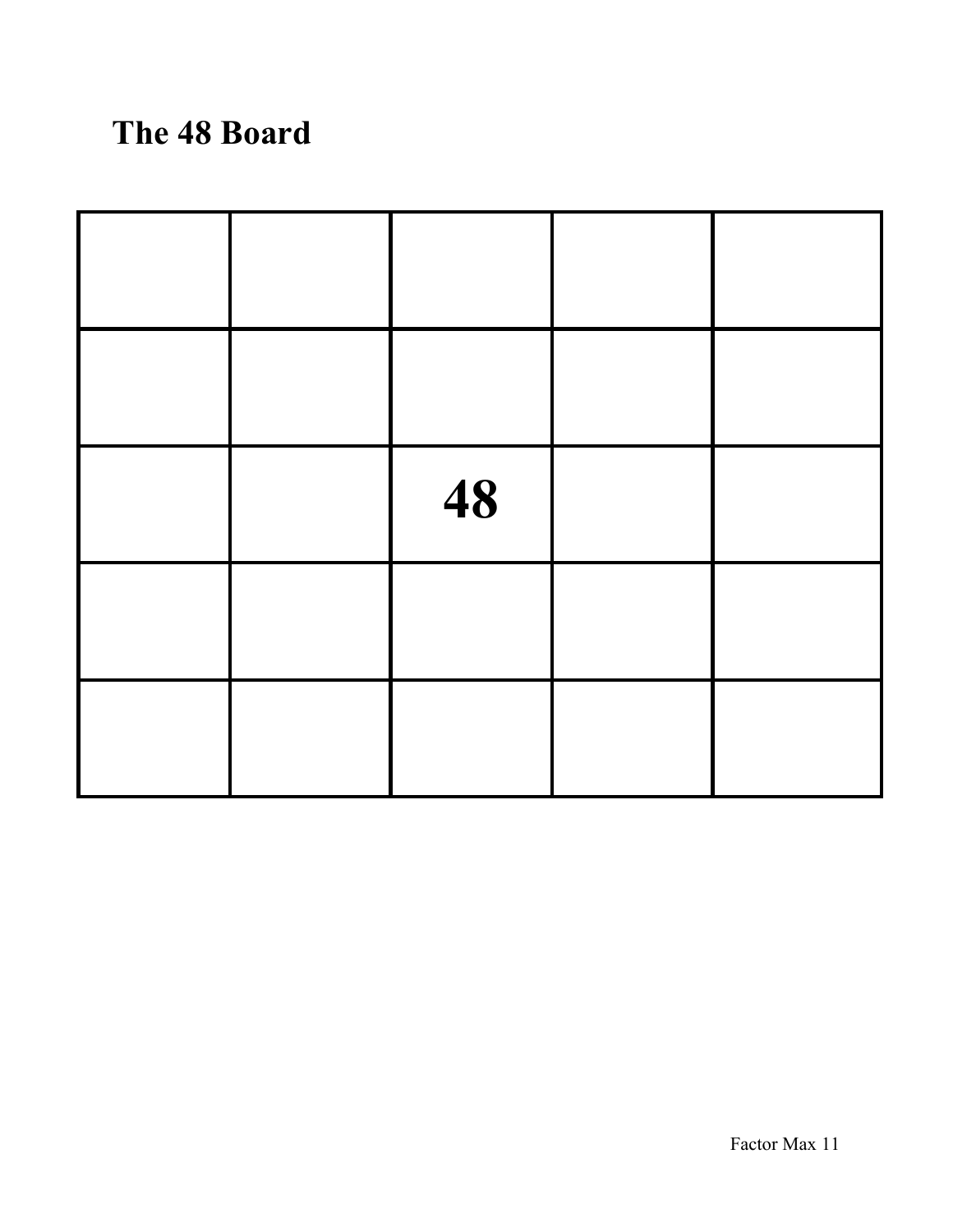#### **Score Sheet**

## **Board Number: \_\_\_\_\_\_\_**

|                     | Player 1<br>Name: | Player 2<br>Name: | Player 3<br>Name: | Player 4<br>Name: |
|---------------------|-------------------|-------------------|-------------------|-------------------|
|                     |                   |                   |                   |                   |
|                     |                   |                   |                   |                   |
|                     |                   |                   |                   |                   |
|                     |                   |                   |                   |                   |
|                     |                   |                   |                   |                   |
|                     |                   |                   |                   |                   |
|                     |                   |                   |                   |                   |
|                     |                   |                   |                   |                   |
|                     |                   |                   |                   |                   |
|                     |                   |                   |                   |                   |
|                     |                   |                   |                   |                   |
| <b>Total Points</b> |                   |                   |                   |                   |